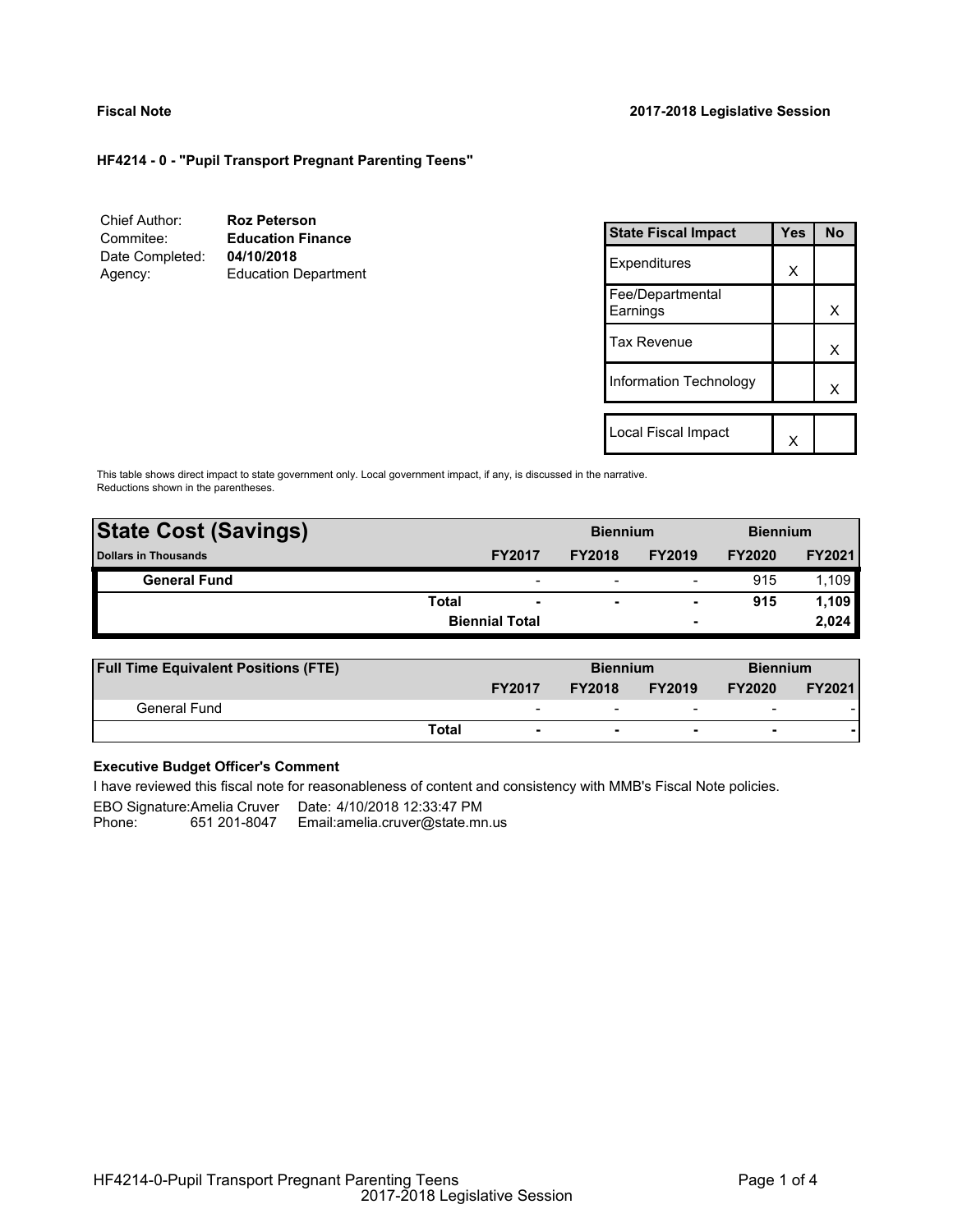# **State Cost (Savings) Calculation Details**

This table shows direct impact to state government only. Local government impact, if any, is discussed in the narrative. Reductions are shown in parentheses.

\*Transfers In/Out and Absorbed Costs are only displayed when reported.

| State Cost (Savings) = 1-2                        |              |                          | <b>Biennium</b> |                | <b>Biennium</b> |               |  |
|---------------------------------------------------|--------------|--------------------------|-----------------|----------------|-----------------|---------------|--|
| <b>Dollars in Thousands</b>                       |              | <b>FY2017</b>            | <b>FY2018</b>   | <b>FY2019</b>  | <b>FY2020</b>   | <b>FY2021</b> |  |
| <b>General Fund</b>                               |              |                          |                 |                | 915             | 1,109         |  |
|                                                   | <b>Total</b> | ٠                        | ۰               |                | 915             | 1,109         |  |
|                                                   |              | <b>Biennial Total</b>    |                 |                |                 | 2,024         |  |
| 1 - Expenditures, Absorbed Costs*, Transfers Out* |              |                          |                 |                |                 |               |  |
| <b>General Fund</b>                               |              |                          |                 | $\blacksquare$ | 915             | 1,109         |  |
|                                                   | <b>Total</b> | -                        | ٠               | ٠              | 915             | 1,109         |  |
|                                                   |              | <b>Biennial Total</b>    |                 |                |                 | 2,024         |  |
| 2 - Revenues, Transfers In*                       |              |                          |                 |                |                 |               |  |
| <b>General Fund</b>                               |              |                          |                 |                |                 |               |  |
|                                                   | <b>Total</b> | $\overline{\phantom{0}}$ | ٠               | ٠              | ۰               |               |  |
|                                                   |              | <b>Biennial Total</b>    |                 |                |                 |               |  |

# **Bill Description**

Section 1, Subdivision 1 of this bill adds language related to the responsibility for providing instruction and transportation for a pupil without a disability to include a pregnant or parenting teen.

Section 1, Subdivision 8 of this bill allows districts to be reimbursed for transportation expenses related to transporting pregnant and parenting teens to programs that are (1) academic; (2) provide at least four hours per week of parenting instruction; and (3) have high quality, on-site childcare during the school day with the capacity to serve all children of enrolled students.

This bill is effective for fiscal year 2019 and later.

### **Assumptions**

Responses to a survey of all state approved alternative programs found six that offer a program for pregnant and/or parenting teens and offer on-site child care. These programs serve about 253 students each year; some of which are enrolled for only part of the school year. Responding districts account for 23 percent of state total ADM, but those responding are more likely to offer a program than those not responding; therefore, it is assumed that the survey responses include roughly 1/3 of the state total number of students served.

A follow up survey of the six that responded affirmatively to the first survey found three programs that meet the updated criteria, one that doesn't currently provide four hours of parenting instruction but it could in order to qualify, and a fifth that meets the criteria but due to licensing restrictions there are times during the year when not all children of students can be served. These five districts represent 98 percent of the students from the original six districts.

Although Minnesota adolescent pregnancy statistics indicate a drop in teen pregnancies, not all pregnant teens or teen parents have access to educational programs. It is assumed that the number of students served in these programs would remain constant.

It is assumed that the resident district would provide the transportation for all of these students and their children served in the on-site childcare program.

It is assumed that education and transportation would be provided year-round because the state approved alternative programs can provide instruction year-round and generate state aid. Therefore, even if some students are not enrolled all of the regular school year, they may be enrolled during the summer term. Therefore, it is assumed that each student would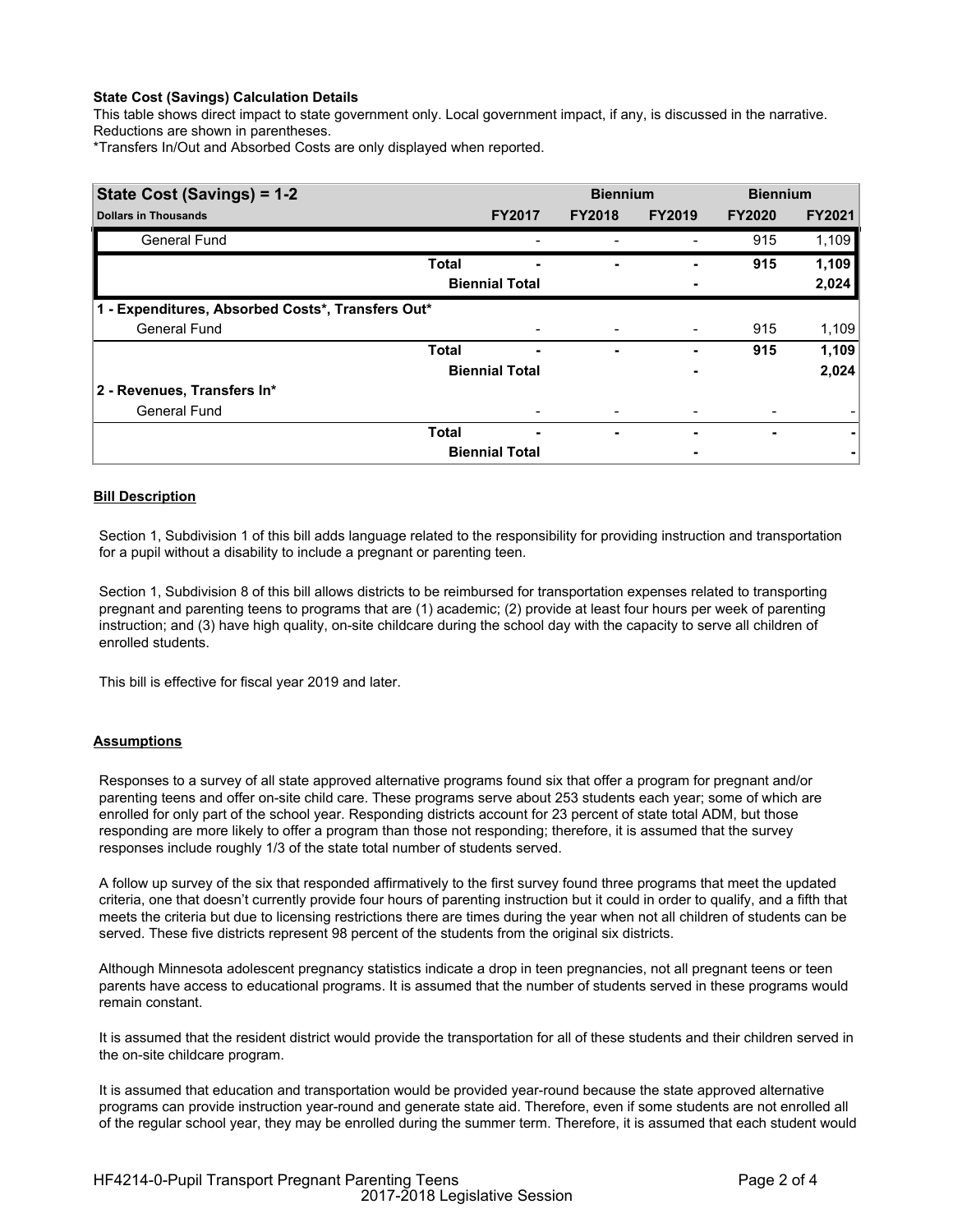receive transportation for 85 school days or the equivalent of one semester.

It is assumed that districts will provide this specialized transportation on other than regular routes, using smaller type III vehicles. The children riding the bus with a parent will most likely be infants and these programs are not necessarily located at the high school. These vehicles will need to be fitted with regulation restraints.

The bill allows the transportation costs of pregnant teens, teen parents and their children to be coded to UFARS Finance 728 and to be used to calculate special education aid. The median average per student cost to transport students whose expenses are coded under special transportation FIN 728 in FY 2017 was \$3,587. Many of these students are transported in smaller vehicles and on special routes which are more expensive than traditional buses. Therefore, it is assumed that this rate would apply to these students and that the cost per student will increase annually by 7.2 percent (four-year average for special transportation from February forecast).

With an assumed school year of 170 days the daily cost is \$21.10. It is assumed that students would be enrolled in the program for half of the school year, 85 days. It is assumed the transportation of the students' children would pose no extra cost.

Special education aid will cover 100% of the added pupil transportation cost in the prior fiscal year for districts not affected by the hold harmless or the growth cap on the special education aid formula. For districts on the hold harmless or growth cap, there will be no added special education aid. It is assumed that 2/3 of the added cost will be in districts not affected by the hold harmless or growth cap.

It is assumed that the fiscal year 2019 effective date would make expenses incurred in FY 2019 eligible for aid in FY 2020 and that expenses incurred in fiscal year 2018 would not be eligible for aid in FY 2019.

|       |                                                                                                                              | FY 2017         | FY 2018       | FY 2019       | FY 2020       | FY 2021       |
|-------|------------------------------------------------------------------------------------------------------------------------------|-----------------|---------------|---------------|---------------|---------------|
| A     | Number of students                                                                                                           |                 |               | 253           | 253           | 253           |
| в     | Average number of days transported                                                                                           |                 | 85            | 85            | 85            | 85            |
| C     | Est daily transportation cost per student                                                                                    | 21.10           | 22.62         | 24.25         | 26.00         | 27.87         |
|       | <b>Total cost</b>                                                                                                            |                 |               | \$<br>521,496 | \$559,130     | \$<br>599,344 |
|       |                                                                                                                              |                 |               |               |               |               |
|       | <b>Survey Respondents</b>                                                                                                    |                 |               |               |               |               |
| Dst I | To Calculate per district amt: (B x C x<br>Students per district)                                                            | <b>Students</b> |               |               |               |               |
|       | Minneapolis                                                                                                                  | 90              | \$<br>173,043 | \$<br>185,513 | \$<br>198,900 | \$<br>213,206 |
| 11    | Anoka-Hennepin                                                                                                               | 25              | \$<br>48,068  | \$<br>51,531  | \$<br>55,250  | \$<br>59,224  |
| 181   | <b>Brainerd</b>                                                                                                              | 24              | \$<br>46,145  | \$<br>49,470  | \$<br>53.040  | \$<br>56,855  |
| 287   | Intermediate District 287                                                                                                    | 80              | \$<br>153,816 | \$<br>164,900 | \$176,800     | \$<br>189,516 |
| 535   | Rochester                                                                                                                    | 30              | \$<br>57,681  | \$<br>61,838  | \$<br>66,300  | \$<br>71,069  |
| 659   | Northfield                                                                                                                   | 4               | \$<br>7,691   | \$<br>8,245   | \$<br>8,840   | \$<br>9,476   |
| D     | Subtotal, survey respondents                                                                                                 | 253             | \$<br>486,443 | \$<br>521,496 | \$559,130     | \$<br>599,344 |
|       |                                                                                                                              |                 |               |               |               |               |
| E     | Adjustment factor - survey to state total                                                                                    |                 | 3             | 3             | 3             | 3             |
|       |                                                                                                                              |                 |               |               |               |               |
| F     | Adjusted total cost increase (D x E)                                                                                         |                 | 1,459,329     | 1,564,489     | 1,677,390     | 1,798,033     |
|       |                                                                                                                              |                 |               |               |               |               |
|       | Sp Ed aid entitlement - 1 year lag,<br>Assuming 1/3 of costs are in districts at<br>cap or hold harmless with no increase in |                 |               |               | 1,043,000     | 1,118,000     |

# **Expenditure and/or Revenue Formula**